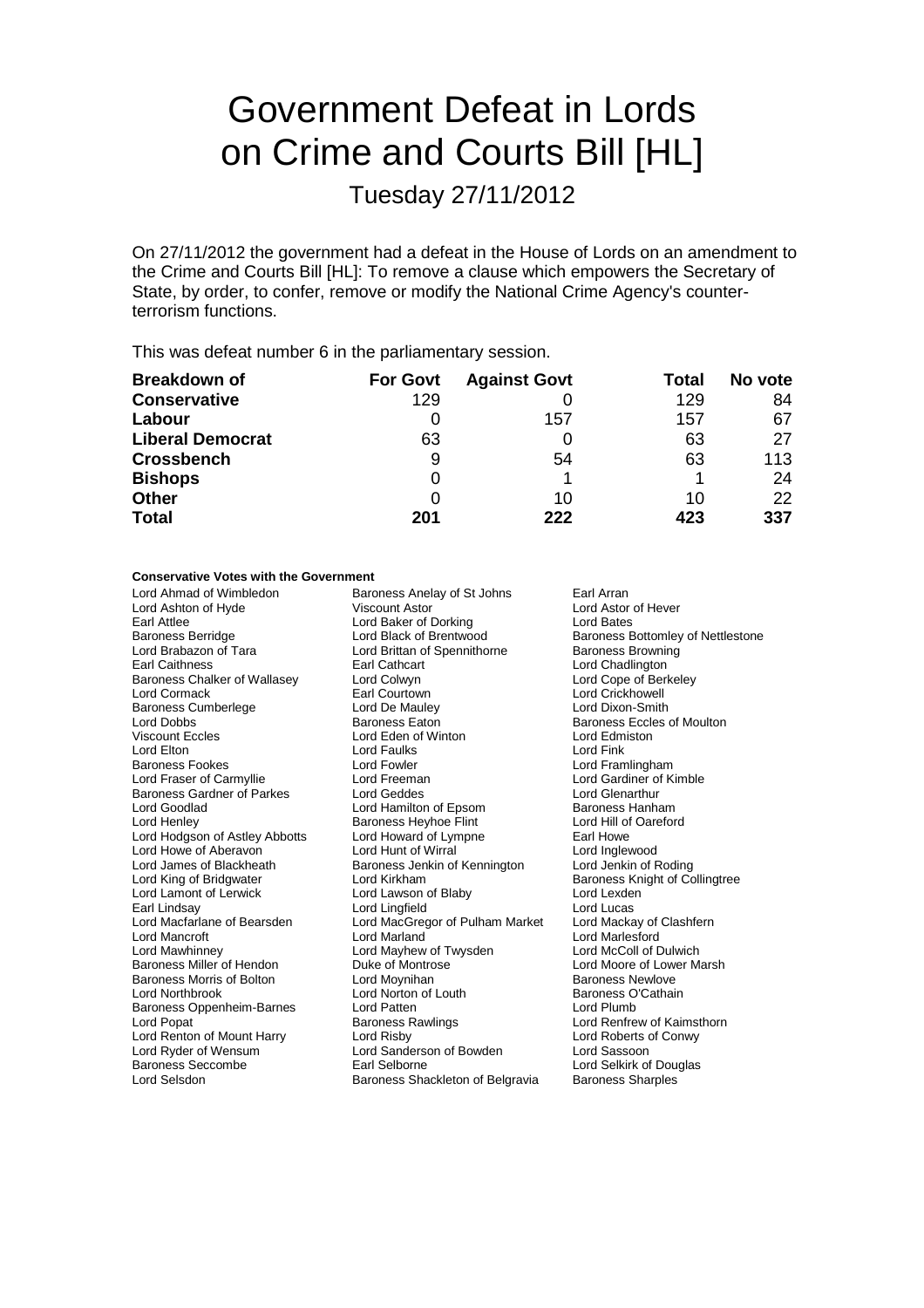Lord Strathclyde Lord Taylor of Holbeach<br>
Lord Trimble Lord True<br>
Lord True Lord Wakeham Lord Wasserman<br>
Baroness Wheatcroft 
Baroness Wilcox

**-**

**-**

Lord Skelmersdale Lord Soulsby of Swaffham Prior<br>Baroness Stedman-Scott Lord Stewartby Baroness Stedman-Scott **Lord Stewartby** Baroness Stowell of Beeston<br>
Lord Strathclyde **Baroness**<br>
Lord Trefgame<br>
Lord Trefgame Lord Trimble Lord True Lord Tugendhat Viscount Ullswater Baroness Verma Lord Vinson

Lord Shaw of Northstead Lord Sheikh Baroness Shephard of Northwold<br>
Lord Skelmersdale Lord Soulsby of Swaffham Prior Lord Spicer Viscount Younger of Leckie

### **Labour Votes with the Government**

**Conservative Votes against the Government**

# **Labour Votes against the Government**

Lord Ahmed<br>
Baroness Andrews<br>
Baroness Amstrong of Hill Top Lord Bach<br>
Lord Bach Baroness Andrews **Baroness Armstrong of Hill Top** Lord Bach<br>Baroness Bakewell **Bach Lord Bassam of Brighton** Lord Berkelev Baroness Bakewell **Example 2** Lord Bassam of Brighton **Lord Berkele**<br>
Lord Bhattacharyya **Baroness Billingham** Lord Bilston Baroness Blackstone Baroness Bloomer Baroness Bloomer<br>
Baroness Bloomer<br>
Lord Bradley Lord Borrie Lord Bradley Lord Brooke of Alverthorpe Lord Brooks of Tremorfa Lord Browne Lord Campbell-Savours<br>
Lord Carter of Coles Lord Christopher Lord Clark of Winderme Lord Carter of Coles<br>
Lord Coles Lord Collins of Highbury Corporation Baroness Corston<br>
Lord Clinton-Davis Corporation Collins of Highbury Corporation Baroness Corston Lord Clinton-Davis **Lord Collins of Highbury** Baroness Corston<br>
Baroness Crawley **Baroness Crawley** Lord Davies of Stamford Lord Davies of Oldham Baroness Crawley **Lord Davies of Stamford** Lord Davies of Oldhamas Crawley **Lord Davies of Coldhamas Constanting Cold**<br>
Baroness Dean of Thornton-le-Fylde Baroness Donaghy Lord Davies of Coity **Baroness Dean of Thornton-le-Fylde**<br>
Lord Dubs<br>
Lord Elder Lord Dubs<br>
Lord Evans of Watford Lord Evans of Parkside Lord Evans of Temple Guiting<br>
Lord Evans of Watford Lord Evans of Parkside Baroness Farrington of Ribble Lord Evans of Watford **Lord Evans of Parkside** Baroness Farrington of Ribbleton<br>
Lord Faulkner of Worcester **Lord Foster of Bishop Auckland** Lord Foulkes of Cumnock Baroness Gale Baroness Gibson of Market Rasen Baroness Golding<br>
Baroness Gould of Potternewton Lord Grantchester Lord Gordon of Strathblane **Baroness Gould of Potternewton** Lord Grantch<br>Lord Grenfell **Lord Grantchester Corner Corner** Lord Grecott Lord Grenfell Lord Griffiths of Burry Port Lord Grocott Lord Hart of Chilton **Lord Haskel** Lord Haskel **Lord Haworth**<br>Baroness Hayter of Kentish Town Baroness Healy of Primrose Hill Baroness Henig Baroness Hayter of Kentish Town Baroness Healy of Primrose Hill Baroness Henig<br>Baroness Hilton of Eggardon Lord Hollick Baroness Hollis of Heigham Baroness Hilton of Eggardon Lord Hollick (Baroness Hollis of Heigham Baroness Hollis of Heigham Baroness Hollis of H<br>Lord Howarth of Newport (Baroness Howells of St Davids Lord Howie of Troon Lord Howarth of Newport Baroness Howells of St Davids<br>
Lord Hoyle Cord Hughes of Woodside Lord Hoyle **Lord Hughes of Woodside** Baroness Hughes of Stretford<br>
Lord Hunt of Chesterton **Lord Hunt of Kings Heath** Lord Irvine of Lairg Lord Hunt of Chesterton Lord Hunt of Kings Heath Lord Hunt of Chesterton Lord Irvine<br>
Lord Janner of Braunstone Baroness Jay of Paddington Lord Jones Lord Janner of Braunstone<br>
Baroness Jay of Paddington<br>
Baroness Jay of Paddington<br>
Baroness Jones of Whitchurch<br>
Lord Judd Baroness Kennedy of The Shaws Baroness King of Bow Lord King of West Broman Lord King of West Broman Lord Knight of Weymouth Lord Kirkhill Lord Kirght of Weymouth Lord Lea of Lord Lea of Lord Lea of Lord Lea of Lord Liddle Lord Leitch Baroness Liddell of Coatdyke<br>
Lord Lipsey Lord Lympne Lord Lipsey Lord Lord Lympne Lord Lord Lord Macdonald of Tradeston<br>Lord MacKenzie of Culkein Lord Mackenzie of Framwellgate Baroness Mallalieu Lord MacKenzie of Culkein Lord Mackenzie of Framwellgate<br>Lord Maxton Lord McAvoy Baroness McDonagh Lord McFall of Luton<br>
Lord McKenzie of Luton Lord Mitchell Lord McKenzie of Luton Lord Mitchell Lord Mitchell<br>
Baroness Morgan of Ely Baroness Morgan of Huyton Lord Morris of Aberavon Lord Morris of Handsworth Baroness Nye Lord O'Neill of Clackmannan<br>
Lord Parekh Lord Patel of Bradford Lord Patel of Blackburn Lord Parekh Lord Patel of Bradford<br>
Lord Pendry Corporation Character Baroness Pitkeathley Lord Ponsonby of Shulbrede Lord Prescott<br>
Lord Puttnam Lord Radice Lord Realth Lord Realth Lord Realth Lord Realth Lord Realth Lord Realth Lord Realth Lord Realth Lord Realth Lord Realth Lord Realth Lord Realth Lord Realth Lord Puttnam **Lord Radice** Lord Radice **Lord Ream** Lord Ream Lord Ream Lord Ream Lord Rosser<br>
Lord Rosser Cord Rosser Baroness Rendell of Babergh Lord Richard Lord Rosser Baroness Scotland of Asthal Baroness Sherlock Viscount Simoness Smith of Basildon Viscount Simoness Smith of Basildon Baroness Smith of Gilmorehill Baroness Smith of Basildon Lord Snape<br>Lord Soley Lord Stevenson of Balmacara Lord Stone of Blackheath Baroness Symons of Vernham Dean Baroness Taylor of Bolton Lord Taylor of B<br>Lord Temple-Morris Baroness Thornton Lord Tomlinson Lord Temple-Morris and The Baroness Thornes<br>
Lord Touhig and Lord Tunnicliffe Baroness Wall of New Barnet Lord Warner Lord Warner Lord Watson of Invergors Cord Watson Cord Watson Cord Watson School Lord Warner Lord Watson School Lord Warner Lord Watson School Lord Warner Lord Warner Lord West Lord W Lord West of Spithead Baroness Wheele<br>
Lord Whitty Baroness Wilkins Lord Whitty **Communist Communist Communist Communist Communist Communist Communist Communist Communist Communist Communist Communist Communist Communist Communist Communist Communist Communist Communist Communist Communist** Lord Young of Norwood Green

Lord Bhattacharyya Baroness Billingham Lord Bilston Lord Foster of Bishop Auckland Lord Harris of Haringey **Lord Harrison**<br>
Lord Haskel **Lord Haworth** Lord Judd<br>
Baroness King of Bow Lord King of West Bromwich Lord McAvoy<br>
Lord McConnell of Glenscorrodale<br>
Lord McFall of Alcluith<br>
Baroness McIntosh of Hudnall Baroness Morgan of Huyton Lord Morris of Aberavon<br>Baroness Nye **Carolic Baroness Mortan Corporation** Lord O'Neill of Clackmannan Baroness Pitkeathley **Baroness Pitkeathley** Lord Plant of Highfield<br>
Lord Prescott **Baroness** Prosser Examples Baroness Royall of Blaisdon Lord Sawyer<br>
Raroness Sherlock Lord Viscount Simon Lord Stevenson of Balmacara Lord Stone of Blackheath<br>
Baroness Taylor of Bolton Lord Taylor of Blackburn Lord Tunnicliffe **Lord Turnberg**<br>
Lord Warner **Lord Watson of Invergowrie** 

Baroness Worthington